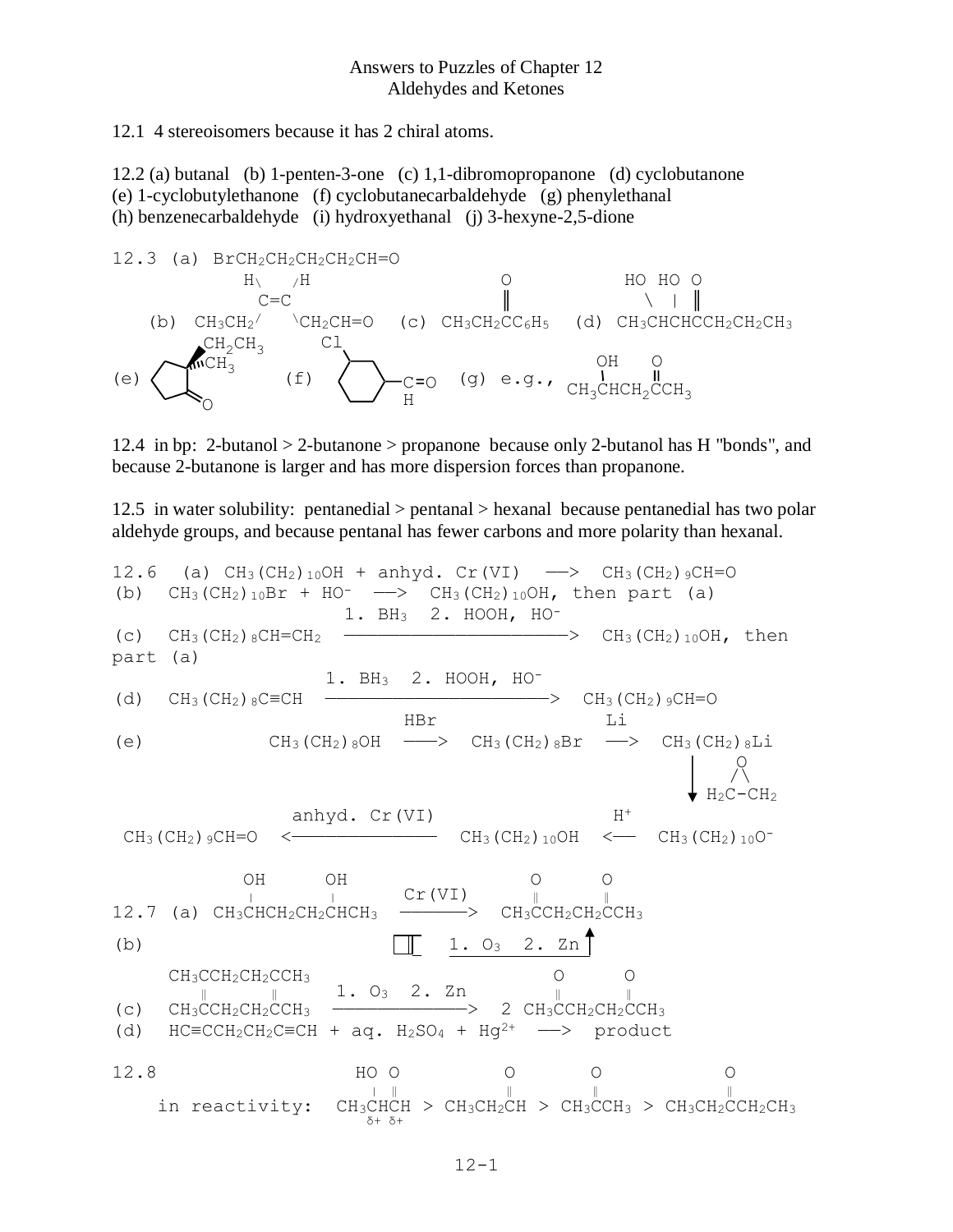The HO group puts a  $\delta$ + on a C, which repels & destabilizes the carbonyl carbon's  $\delta$ +. Aldehydes are sterically and electronically more electrophilic than ketones. A smaller ketone is less sterically hindered than a larger ketone.

12.9 (a) 180° (b) The *sp* C because it has a large δ+ and it is sterically open. (c) Faster with methyl isocyanate because its *sp* C has more δ+.



 $12.13$  (HOCH<sub>2</sub>)<sub>2</sub>C=N-R

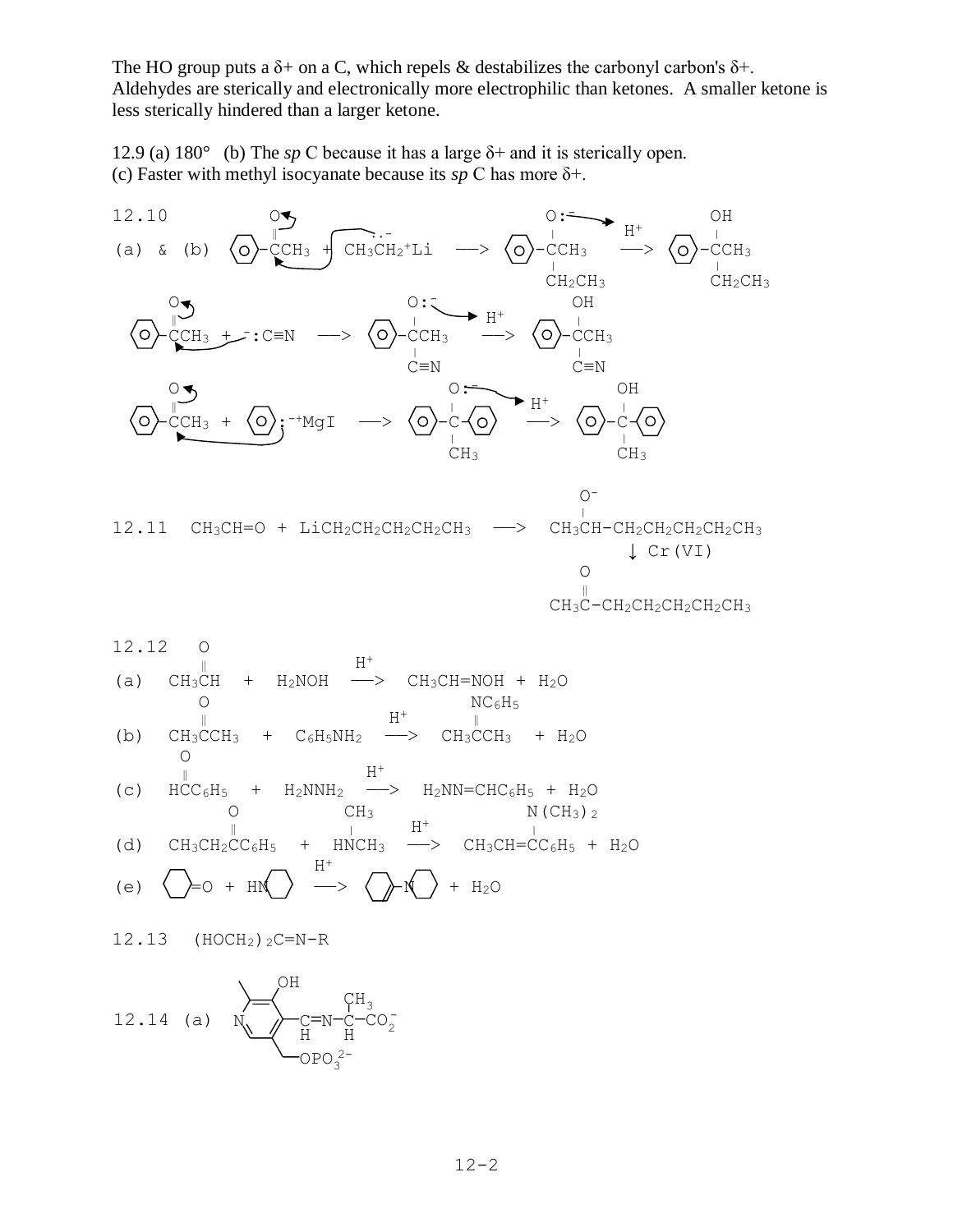N. *I*-c H <sup>O</sup> <sup>H</sup>  $(b)$ .. The intramolecular H "bond"  $\downarrow$  e<sup>-</sup> density &  $\uparrow$  electrophilicity of the C=O. N. .~ » FCH=N-C  $H_{CH_3}$ OPO<sup>3</sup> OH  $\mathsf{CO}_{2}^-$ (c) 2-  $+ H^+ \rightarrow$  product (d) The addition of an amine to a ketone.  $12.15$  OCH<sub>3</sub>  $\bigwedge$ OCH<sub>2</sub>CH<sub>3</sub>  $\bigwedge$  HO OCH<sub>2</sub>  $(b) \left( \begin{array}{c} \sqrt{2} \cos \theta \\ \sqrt{2} \cos \theta \end{array} \right)$ (a)  $CH_3CH-OCH_3$   $\rightarrow$   $OCH_2CH_3$  (c)  $C_6H_5\rightarrow CH$  (d)  $12.16$  O  $\bigcirc$   $\bigcirc$   $\bigcirc$   $\bigcirc$   $\bigcirc$   $\bigcirc$   $\bigcirc$   $\bigcirc$   $\bigcirc$   $\bigcirc$   $\bigcirc$   $\bigcirc$   $\bigcirc$  $\begin{array}{ccc} \begin{array}{ccc} \cdot & \cdot & \cdot & \cdot \\ \hline \cdot & \cdot & \cdot & \cdot \\ \hline \end{array} & \begin{array}{ccc} \cdot & \cdot & \cdot & \cdot \\ \hline \cdot & \cdot & \cdot & \cdot \\ \hline \end{array} & \begin{array}{ccc} \cdot & \cdot & \cdot & \cdot \\ \hline \cdot & \cdot & \cdot & \cdot \\ \hline \end{array} & \begin{array}{ccc} \cdot & \cdot & \cdot & \cdot \\ \hline \cdot & \cdot & \cdot & \cdot \\ \hline \end{array} \end{array}$  $\text{Cl}_3\text{C}-\text{CH}$   $\swarrow$  +  $\text{H}_2\text{O}$   $\longrightarrow$   $\text{Cl}_3\text{C}-\text{CH}^2\text{OH}$   $\longrightarrow$   $\text{Cl}_3\text{C}-\text{CH}-\text{OH}$  $\frac{1}{2}$ 2,2,2-trichloroethanal 12.17 O (c)  $\left[\right. \left. \right. \right.$   $\left(-\right)$   $\left(\right. \left. \right. \right)$   $\left(-\right)$   $\left(\right. \left. \right)$   $\left(\right. \right)$ (a)  $H_2C=O$  (b)  $H_2C=CH-CH_2-C-CH_3$ O н $_{3}$ с-снсн $_{2}$ сн $_{2}$ с-сн $_{3}$ O O  $(e)$  e.g.,  $12.18$  CH<sub>3</sub>CH<sub>2</sub>CH<sub>2</sub> CH<sub>3</sub>CH<sub>2</sub>CH<sub>2</sub>  $\begin{array}{ccc} \texttt{NabH}_4 & \texttt{only} & \texttt{only} & \texttt{only} & \texttt{only} & \texttt{ly} \end{array}$  $CH_3CH_2CH_2CH-CH=O$  ————>  $CH_3CH_2CH_2CH-CH_2O^-$  ↓ aq. Cr(VI) CH3CH2CH<sup>2</sup>  $\frac{1}{\sqrt{2}}$  $CH_3CH_2CH_2CH-CO_2H$ 12.19 O O HO OH O ‖ ‖ <sup>|</sup> <sup>|</sup> ‖ (a)  $CH_2=CHCCH_2CO_2H$  (b)  $CH_2=CHCCH_2CH=O$  (c)  $HOCH_2CHCHCH_2CH$  $\overline{O}$   $\overline{O}$   $\overline{O}$   $\overline{O}$   $\overline{O}$   $\overline{O}$   $\overline{O}$   $\overline{O}$   $\overline{O}$   $\overline{O}$   $\overline{O}$   $\overline{O}$   $\overline{O}$   $\overline{O}$   $\overline{O}$   $\overline{O}$   $\overline{O}$   $\overline{O}$   $\overline{O}$   $\overline{O}$   $\overline{O}$   $\overline{O}$   $\overline{O}$   $\overline{O}$   $\overline{$  $\parallel$  |  $\parallel$  |  $\parallel$ (d) HO2CC-CCH2CO2H (e) CH2=CHCHCH2CH2O-12.20 0 0 0 0 0 HO OH O ‖ ‖ ‖ ‖ | | ‖ (a)  $CH_2=CHCCH_2CCH_3$  (b)  $CH_2=CHCCH_2CCH_3$  (c) HOCH<sub>2</sub>CHCHCH<sub>2</sub>CCH<sub>3</sub> O O O O- O-  $\blacksquare$ (d)  $HO_2C\ddot{C}-\ddot{C}CH_2\ddot{C}CH_3$  (e)  $CH_2=CHCHCH_2CHCH_3$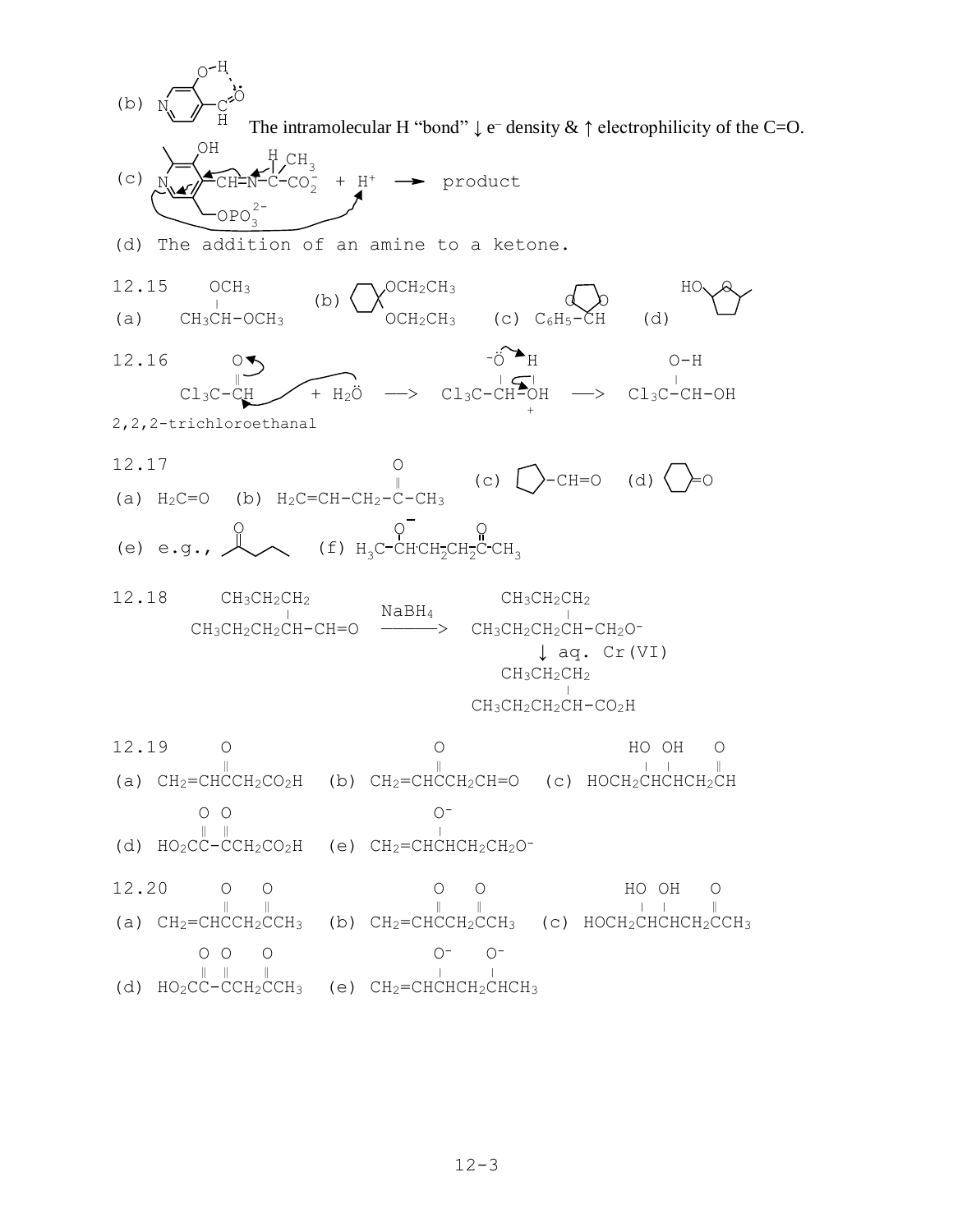

 O O  $\frac{1}{\sqrt{2}}$ (b) 2,5-heptanedione: CH3CCH<sub>2</sub>CH<sub>2</sub>CCH<sub>2</sub>CH<sub>3</sub> **Only the Contract of Contract of Contract of Contract of Contract of Contract of Contract of Contract of Contract of Contract of Contract of Contract of Contract of Contract of Contract of Contract of Contract of Contract** ‖ (c) 2-pentanone: CH3CCH2CH2CH<sup>3</sup> O ‖ (d) 4-hydroxy-2-butanone: HOCH2CH2CCH3

 $12 - 4$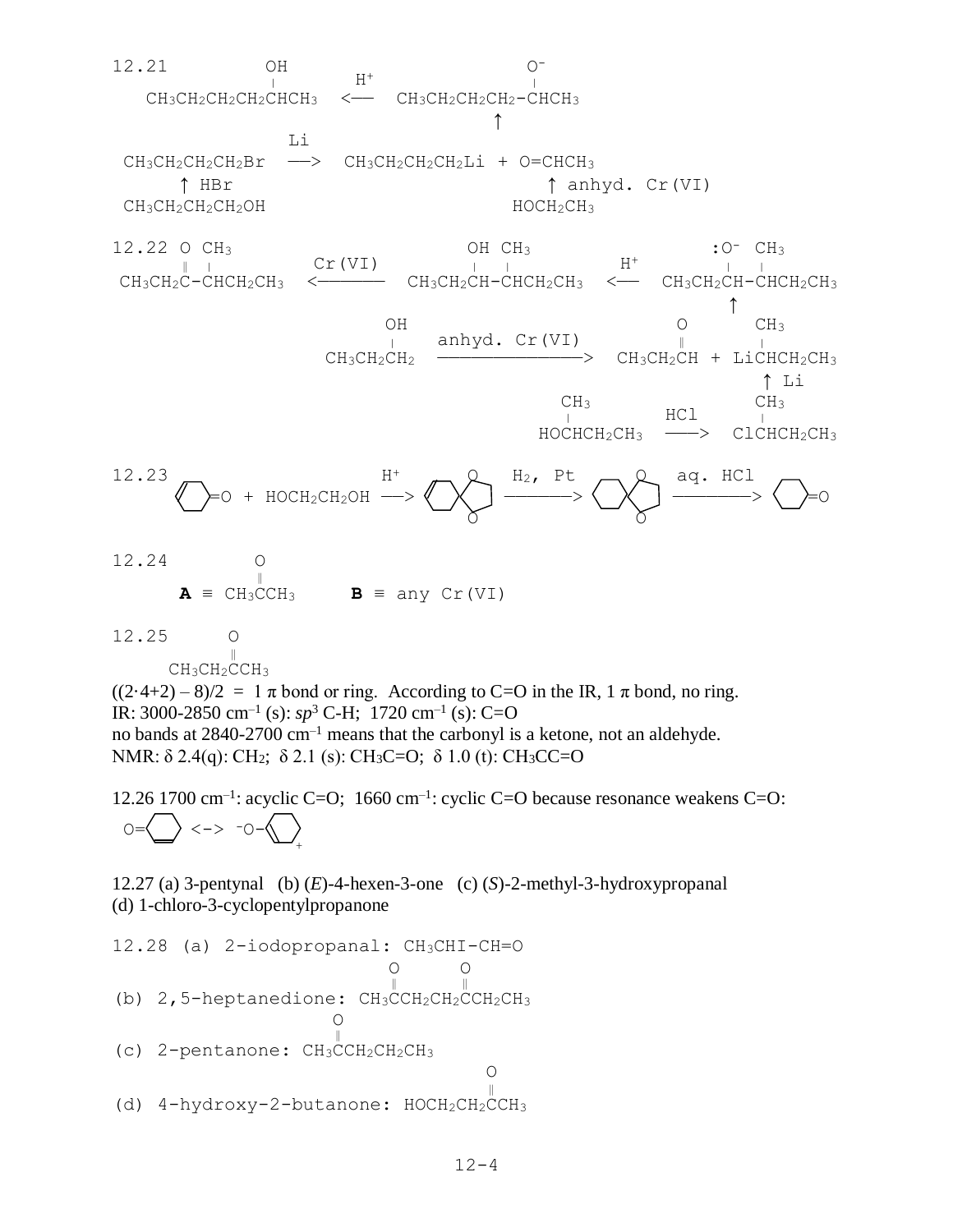12.29 The 3- isomer has the wrong geometry for an intramolecular H "bond", so its HO and carbonyl O are free to form intermolecular H "bonds", which raise the bp. The 2- isomer can form an intramolecular H "bond", so it is less free to form intermolecular H "bonds".

12.30 (a) OH O  $\|$  $CH_3CHCH_2CH_2CH_3$  + any Cr(VI)  $\longrightarrow$  CH3CCH2CH2CH3 (b) OH (b)  $\qquad \qquad \text{aq. H}_2\text{SO}_4$  OH  $CH_2=CHCH_2CH_2CH_3$   $\longrightarrow$   $CH_3-CHCH_2CH_2CH_3$ , etc. as in part (a) (c) O (c)  $\overline{Hg^{2+}}$  O<br>HC=CCH<sub>2</sub>CH<sub>2</sub>CH<sub>3</sub> + aq. H<sub>2</sub>SO<sub>4</sub>  $\overline{Hg^{2+}}$  CH<sub>3</sub>-CCH<sub>2</sub>CH<sub>2</sub>CH<sub>3</sub>  $HC=CCH_2CH_2CH_3 + aq. H_2SO_4$  — (d) Cl  $\qquad \qquad \begin{array}{ccccc} & & & \text{OH} & & \text{OH} & \text{COH} & \text{COH} & \text{COH} & \text{COH} & \text{COH} & \text{COH} & \text{COH} & \text{COH} & \text{COH} & \text{COH} & \text{COH} & \text{COH} & \text{COH} & \text{COH} & \text{COH} & \text{COH} & \text{COH} & \text{COH} & \text{COH} & \text{COH} & \text{COH} & \text{COH} & \text{COH} & \text{COH} & \text{COH} & \text{COH} & \$  $\begin{bmatrix} 1 & 0 & 0 \\ 0 & 0 & 0 \\ 0 & 0 & 0 \\ 0 & 0 & 0 \\ 0 & 0 & 0 \\ 0 & 0 & 0 \\ 0 & 0 & 0 \\ 0 & 0 & 0 \\ 0 & 0 & 0 \\ 0 & 0 & 0 \\ 0 & 0 & 0 \\ 0 & 0 & 0 \\ 0 & 0 & 0 \\ 0 & 0 & 0 \\ 0 & 0 & 0 & 0 \\ 0 & 0 & 0 & 0 \\ 0 & 0 & 0 & 0 \\ 0 & 0 & 0 & 0 \\ 0 & 0 & 0 & 0 & 0 \\ 0 & 0 & 0 & 0 & 0 \\ 0 & 0 & 0 &$ CH<sub>3</sub>CHCH<sub>2</sub>CH<sub>2</sub>CH<sub>3</sub> --> CH<sub>3</sub>CHCH<sub>2</sub>CH<sub>2</sub>CH<sub>3</sub>, etc. as in part (a)

12.31 e.g., bp, dipole moment, density, refractive index, NMR spectroscopy

12.32 The elimination reactions are impossible because the H<sup>-</sup> and R<sup>-</sup> are extremely basic and impossible leaving groups.

 $12.33$  H  $/H$  OH  $C=C$   $H_2$ ,  $Pd$  |  $CH_3CH_2C$   $\vee$   $CH_3$   $\leftarrow$   $CH_3CH_2C-C=CCH_3$ quinoline  $\overline{CH_3}$  $H_3C$  OH  $\uparrow$  2. H<sup>+</sup> OH O <sup>|</sup> ‖ H2N- $\texttt{CH}_3\texttt{CH}_2\texttt{CHCH}_3$  + any Cr(VI) ——>  $\texttt{CH}_3\texttt{CH}_2\texttt{CCH}_3$  +  $\texttt{--C=CCH}_3$  <———  $\texttt{HC=CCH}_3$ RO ROH RO $\bigcap_{n \geq 0}$  RO $\bigcap_{n \geq 1}$  RO $\bigcap_{n \geq 1}$  RO $\bigcap_{n \geq 1}$  H  $\bigcap_{1} \longrightarrow H^+$   $\longrightarrow$   $\bigcap_{1} \longrightarrow$   $\bigcap_{1} \longrightarrow$   $\bigcap_{1} \longrightarrow$   $\bigcap_{1} \longrightarrow$   $\bigcap_{1} \longrightarrow$   $\bigcap_{1} \longrightarrow$   $\bigcap_{1} \longrightarrow$   $\bigcap_{1} \longrightarrow$   $\bigcap_{1} \longrightarrow$   $\bigcap_{1} \longrightarrow$   $\bigcap_{1} \longrightarrow$   $\bigcap_{1} \longrightarrow$   $\bigcap_{1} \longrightarrow$   $\bigcap_{1} \longrightarrow$   $\bigcap_{1} \longrightarrow$   $\bigcap_{1} \longrightarrow$   $\bigcap_{1} \longrightarrow$   $\bigcap_{1} \longrightarrow$   $\bigcap$ 12.36 (a)  $-C-\ddot{O}R$  —>  $-C-\dot{O}R$  —> HOR +  $-C^{+}$  ———>  $-C^{-18}\dot{O}-H$  $\frac{1}{4}$   $\frac{1}{4}$   $\frac{1}{4}$   $\frac{1}{4}$   $\frac{1}{4}$   $\frac{1}{4}$   $\frac{1}{4}$   $\frac{1}{4}$   $\frac{1}{4}$   $\frac{1}{4}$  $\downarrow$  $+$  R-OH <sup>+</sup> <sup>|</sup>  $-C=18$ O  $< -C-18$ O $-H + ROH$   $< -C-18$ O $H$  <sup>|</sup> <sup>|</sup> <sup>|</sup> (b) in the carbonyl compound 12.37 H2NNH2, HO- (avoid acidic conditions of Zn, HCl) 12.38 (a) OH (b)  $CH_3CH_2CH=NC_6H_5$  (c)  $OCH_2CH_3$  $\begin{bmatrix} 1 & 0 & 0 \\ 0 & 1 & 0 \\ 0 & 0 & 0 \end{bmatrix}$  $CH_3CH_2CH-C\equiv N$  CH<sub>3</sub>CH<sub>2</sub>CH-OCH<sub>2</sub>CH<sub>3</sub> (d)  $CH_3CH_2CH_3$  (e) none (f)  $CH_3CH_2CO_2H$  (g)  $+OH$  $\frac{1}{2}$  $CH<sub>3</sub>CH<sub>2</sub>CH$ (h)  $OH$  (i) none (j) none (k)  $CH_3CH_2CO_2H$  $\begin{array}{c} \n\sqrt{11} \\
\end{array}$ CH3CH2CH-CH2CH3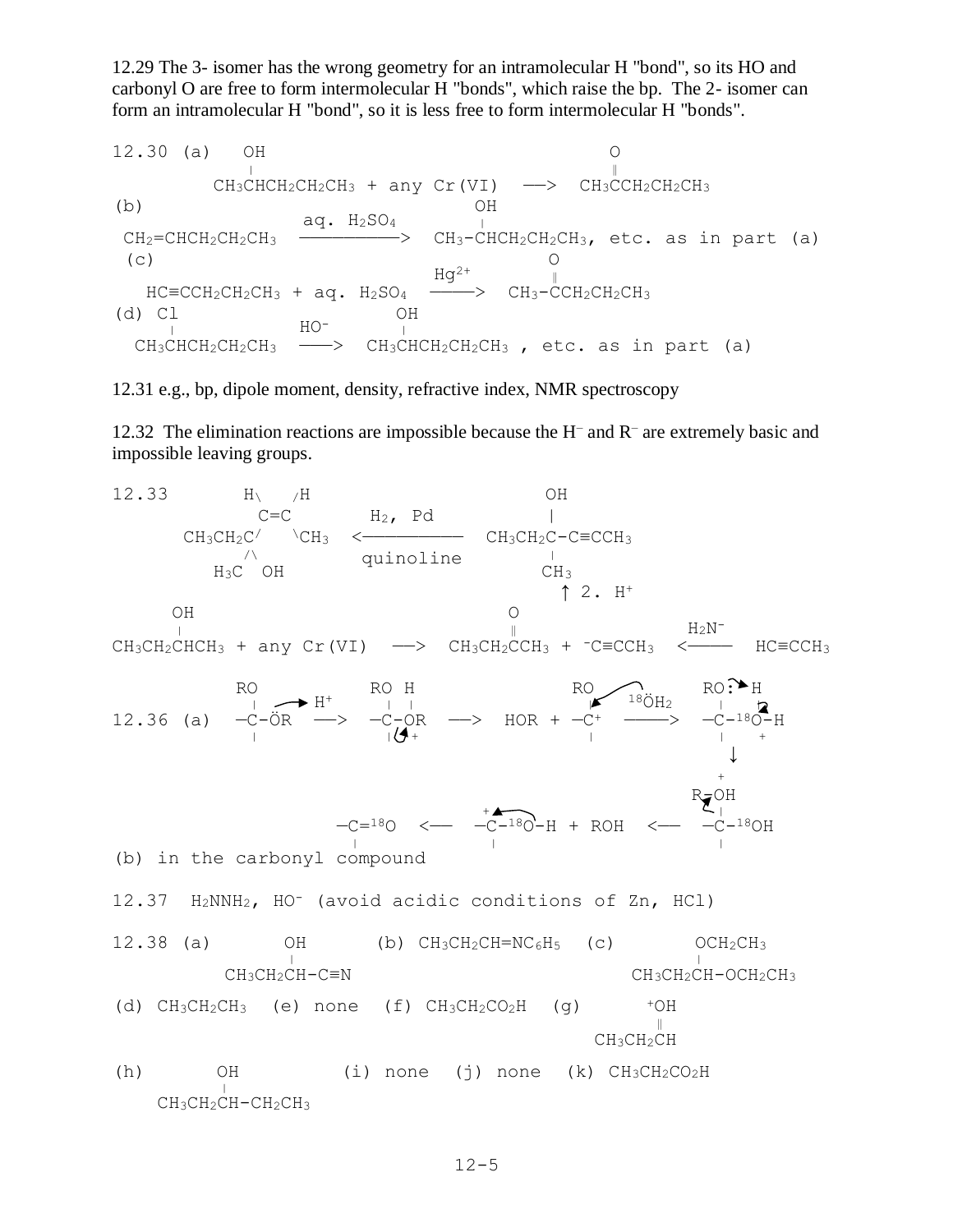(1) CH<sub>3</sub>CH<sub>2</sub>CH<sub>2</sub>OH (m) none (n) 
$$
CH_3CH_2CH-C=CCH_3
$$
  
\n(o) CH<sub>3</sub>CH=CH-N (CH<sub>3</sub>)<sub>2</sub> (p) CH<sub>3</sub>CH<sub>2</sub>CH<sub>3</sub> (q) none (r) CH<sub>3</sub>CH<sub>2</sub>CH<sub>2</sub>OH  
\n(s) CH<sub>3</sub>CH<sub>2</sub>CO<sub>2</sub>H (t) CH<sub>3</sub>CH<sub>2</sub>CH<sub>2</sub>OH (b) (CH<sub>3</sub>)<sub>2</sub>C=NC<sub>6</sub>H<sub>5</sub> (c) OCH<sub>2</sub>CH<sub>3</sub>  
\n(CH<sub>3</sub>)<sub>2</sub>C-C=N (CH<sub>3</sub>)<sub>2</sub>C-CH<sub>2</sub>CH<sub>3</sub>  
\n(d) CH<sub>3</sub>CH<sub>2</sub>CH<sub>3</sub> (e) none (f) none (g)  ${}^+OH$   
\nCH<sub>3</sub><sup>||</sup>CH<sub>3</sub>  
\n(h) OH (i) none (j) none (k) none (1) (CH<sub>3</sub>)<sub>2</sub>CHOH  
\n(CH<sub>3</sub>)<sub>2</sub>C-CH<sub>2</sub>CH<sub>3</sub>  
\n(m) none (n) 0<sup>-</sup> (o) CH<sub>3</sub> (p) CH<sub>3</sub>CH<sub>2</sub>CH<sub>3</sub>  
\n(q) none (r) (CH<sub>3</sub>)<sub>2</sub>CHOH (s) none (t) (CH<sub>3</sub>)<sub>2</sub>CHOH

12.40 (a) With 7 C's/ O group they are not polar enough to dissolve well in water. (b) By protonating their O's and making them ionic and polar, 50% H2SO<sup>4</sup> does dissolve them.

12.41 
$$
H^+
$$
  
\n(a) Me<sub>3</sub>C-CH<sub>2</sub>-OH  $\leftarrow$  Me<sub>3</sub>C-CH<sub>2</sub>-O $\leftarrow$  Me<sub>3</sub>C-Li + H<sub>2</sub>C=O  
\n1  
\n $H = \frac{1}{2}$   
\n $1$   
\n $1$   
\n $1$   
\n $1$   
\n $1$   
\n $1$   
\n $1$   
\n $1$   
\n $1$   
\n $1$   
\n $1$   
\n $1$   
\n $1$   
\n $1$   
\n $1$   
\n $1$   
\n $1$   
\n $1$   
\n $1$   
\n $1$   
\n $1$   
\n $1$   
\n $1$   
\n $1$   
\n $1$   
\n $1$   
\n $1$   
\n $1$   
\n $1$   
\n $1$   
\n $1$   
\n $1$   
\n $1$   
\n $1$   
\n $1$   
\n $1$   
\n $1$   
\n $1$   
\n $1$   
\n $1$   
\n $1$   
\n $1$   
\n $1$   
\n $1$   
\n $1$   
\n $1$   
\n $1$   
\n $1$   
\n $1$   
\n $1$   
\n $1$   
\n $1$   
\n $1$   
\n $1$   
\n $1$   
\n $1$   
\n $1$   
\n $1$   
\n $1$   
\n $1$   
\n $1$   
\n $1$   
\n $1$   
\n $1$   
\n $1$   
\n

12.42 (a) an acetal with propanone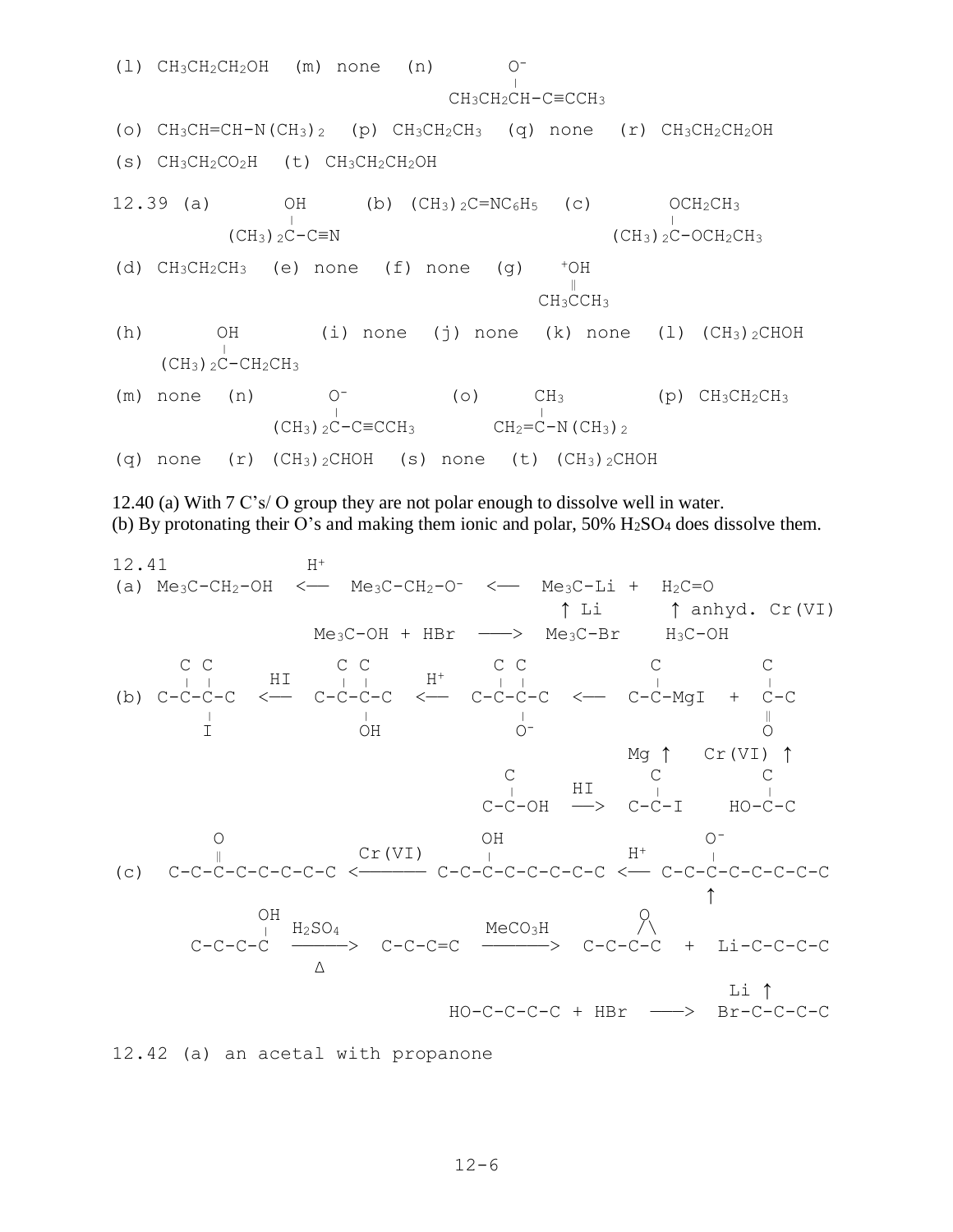

12.43 (CH3)2CHCH=O  $((2.4+2) - 8)/2 = 1 \pi$  bond or ring IR: 3000-2850 cm<sup>-1</sup> (s):  $sp^3$  C-H; 2800, 2710 cm<sup>-1</sup> (m): O=C-H; 1740 cm<sup>-1</sup> (s): O=C NMR: δ 9.6 (d): O=CH; δ 2.4 (multiplet): CH-C=O; δ 1.1 (d): CH<sub>3</sub>



## 12.45 Propanal because it is less stable but gives the same products as the ketone.



12.49 Cyclopropanone has much ring strain that is partially relieved upon hydration:

 OH  $\triangleright$  =0 + H<sub>2</sub>O  $\rightarrow$   $\triangleright$   $\sim$ *sp*<sup>2</sup> C, 120° *sp*<sup>3</sup> C, 109°

Because 109° is closer to 60° than is 120°, strain is relieved.



The resonance forms stabilize the <u>base e's</u>, and so its conjugate acid is especially strong. Four major resonance forms equalize the C-C bond lengths: